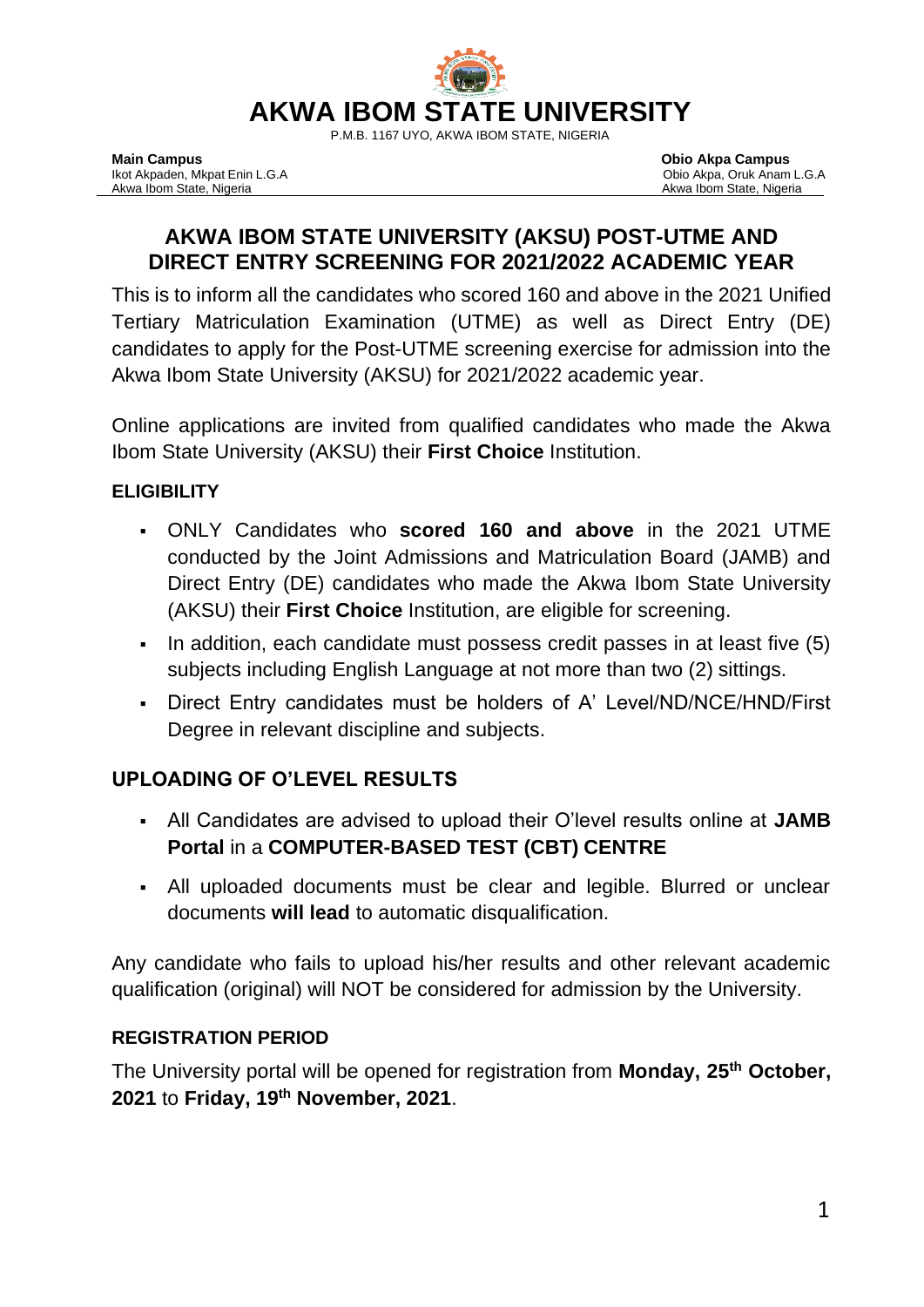#### **REQUIREMENTS FOR THE SCREENING EXERCISE**

- 1. 2021 UTME Result slip showing candidate's photograph in colour.
- 2. 2021 JAMB DE printout (Direct Entry applicants only).
- 3. Diploma, NCE or A-level result or certificate (Direct Entry applicants only)
- 4. Birth Certificate
- 5. Certificate of Origin.
- 6. Certificate of Medical Fitness from approved Government Hospital.

#### **REGISTRATION PROCEDURE**

Candidates are required to register online for the screening exercise following the procedure below:

- 1. Click '**Start Now'**
- 2. Click '**Enroll'**.
- 3. Enter your **Jamb Registration Number** and click **Next**.
- 4. Proceed to make payment of **NGN 2000.00** registration fee (excluding bank charges).
- *Note: Payment can be made via Debit card or Bank Deposit Nationwide. If payment is made at the bank, repeat steps 1-3 then continue with registration.*
- 5. Click to upload your **passport sized photograph** (*passport must be between 20kB and 50kB*) and click **Next**.
- 6. Enter your **O-level result details** (School Name, Exams Year, Exam Type, Exam batch (Internal/External) and grades for each subject)
- *Note: Awaiting results candidates are to select the awaiting result option from the exam type drop down and leave the o-level details fields empty.*
- 7. After Entering the O-level result details click **Next**.
- **8.** Upload the **Scanned copies** of your documents (*Certificate of Origin, Original Jamb Result, O-level Result, Certificate of medical fitness,2021 JAMB DE printout(for DE only)* ) in **jpg** format with a minimum size of **120kB** and maximum of **150kB.**
- 9. Preview the details entered to ensure it is correct.
- 10.After confirmation, click the '**Finish'** button to generate the registration confirmation slip.